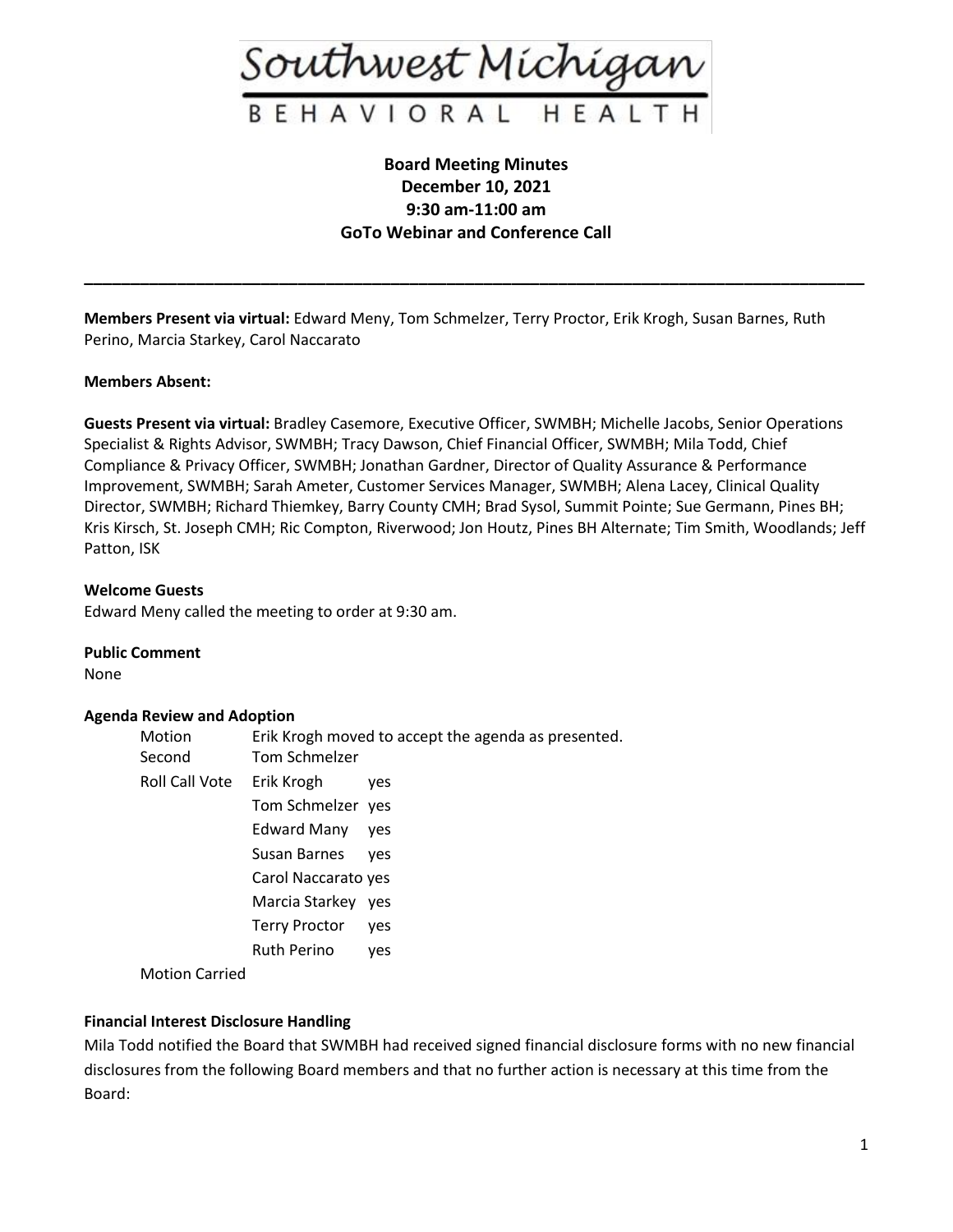- Ruth Perino (Barry primary)
- Robert Becker (Barry alternate)
- Tom Schmelzer (Branch primary)
- Jeanne Jourdan (Cass alternate)
- Erik Krogh (Kalamazoo primary)
- Carol Naccarato (St. Joseph primary)
- Cathi Abbs (St. Joseph alternate)
- Susan Barnes (Van Buren primary)
- Terry Proctor (Cass primary)
- Jon Houtz (Branch alternate)
- Edward Meny (Berrien primary)

# **Consent Agenda**

Motion Susan Barnes moved to approve the November 12, 2021, Board meeting minutes as presented. Second Carol Naccarato Motion Carried

# **Operations Committee**

# **Operations Committee Minutes October 27, 2021**

Edward Meny reviewed the minutes as documented. There were no questions, and the minutes were accepted.

# **Ends Metrics**

None

# **Board Actions to be Considered**

# **Agency Discretionary Contribution to Staff Retirement Plans**

Brad Casemore reported as documented and made a request to the Board for approval of a 5% discretionary contribution to SWMBH staff participants retirement plans.

| Motion          | Tom Schmelzer moved to approve the Resolution as presented. |
|-----------------|-------------------------------------------------------------|
| C - - - - - - 1 | Consultation District State                                 |

Second Susan Barnes

- Roll Call Vote Erik Krogh yes
	- Tom Schmelzer yes
	- Edward Many yes
	- Susan Barnes yes
	- Carol Naccarato yes
	- Marcia Starkey yes
	- Terry Proctor yes
	- Ruth Perino yes

# Motion Carried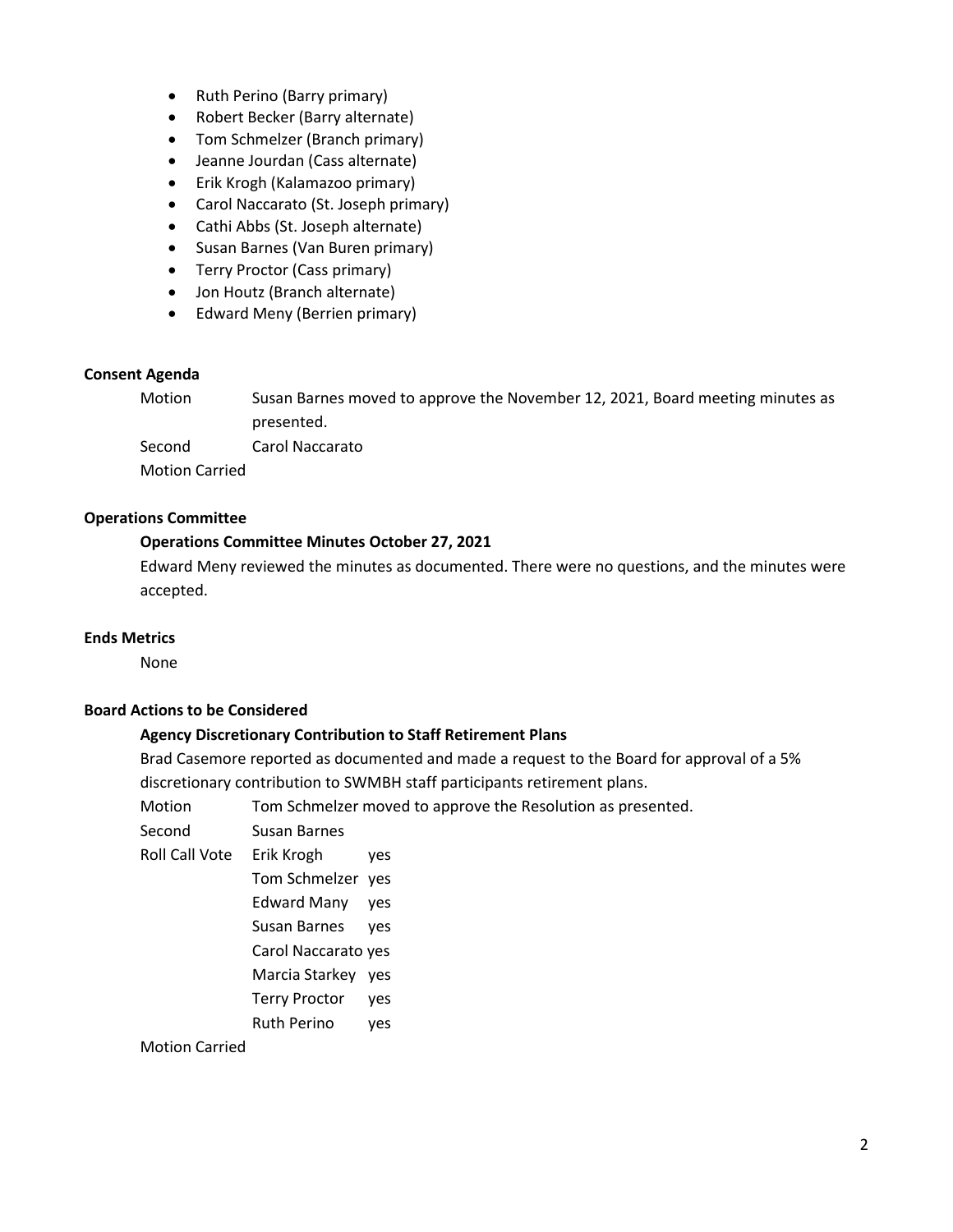# **General Counsel**

Brad Casemore announced that on December 3, 2021 he received separation of employment communication from Rob Hunt, CEO of Rose Street Advisors regarding Carl Doerschler and Jill Ingersoll. Also on December 3, 2021 he received communication of the same from Carl Doerschler. Brad contacted Counsel and was advised that there was nothing for SWMBH or plan participants to worry about.

Brad Casemore reviewed history of SWMBH general counsel, Roz Parmenter. Both Brad Casemore and Roz Parmenter agreed mutually that Roz would no longer serve as SWMBH's Counsel once a replacement has been found. Brad strongly recommended that the Board retain new counsel. Discussion followed. The Board requested that Brad Casemore bring a recommended law firm and General Counsel to the February Board meeting for Board consideration. Brad will bring an update to the January Board meeting.

# **2022-2023 Board Ends Metrics**

Jonathan Gardner reported as documented.

Motion Tom Schmelzer moved to accept the 2022-2023 Board Ends Metrics as presented. Second Susan Barnes

Roll Call Vote Erik Krogh yes

Tom Schmelzer yes Edward Many yes Susan Barnes yes Carol Naccarato yes Terry Proctor yes Ruth Perino yes

Motion Carried

# **Calendar Year 2022 Board Calendars**

Brad Casemore reported as documented.

Motion Carol Naccarato moved to approve the proposed 2022 Board Calendars as presented.

- Second Susan Barnes
- Roll Call Vote Erik Krogh yes
	- Tom Schmelzer yes
		- Edward Many yes
		- Susan Barnes yes
		- Carol Naccarato yes
		- Terry Proctor yes
		- Ruth Perino yes

Motion Carried

# **Board Policy Review**

# **BG-005 Chairperson's Role**

Edward Meny reported as documented.

- Motion Susan Barnes moved that the Board is in compliance and policy BG-005 Chairperson's Role and the policy does not need revision.
- Second Erik Krogh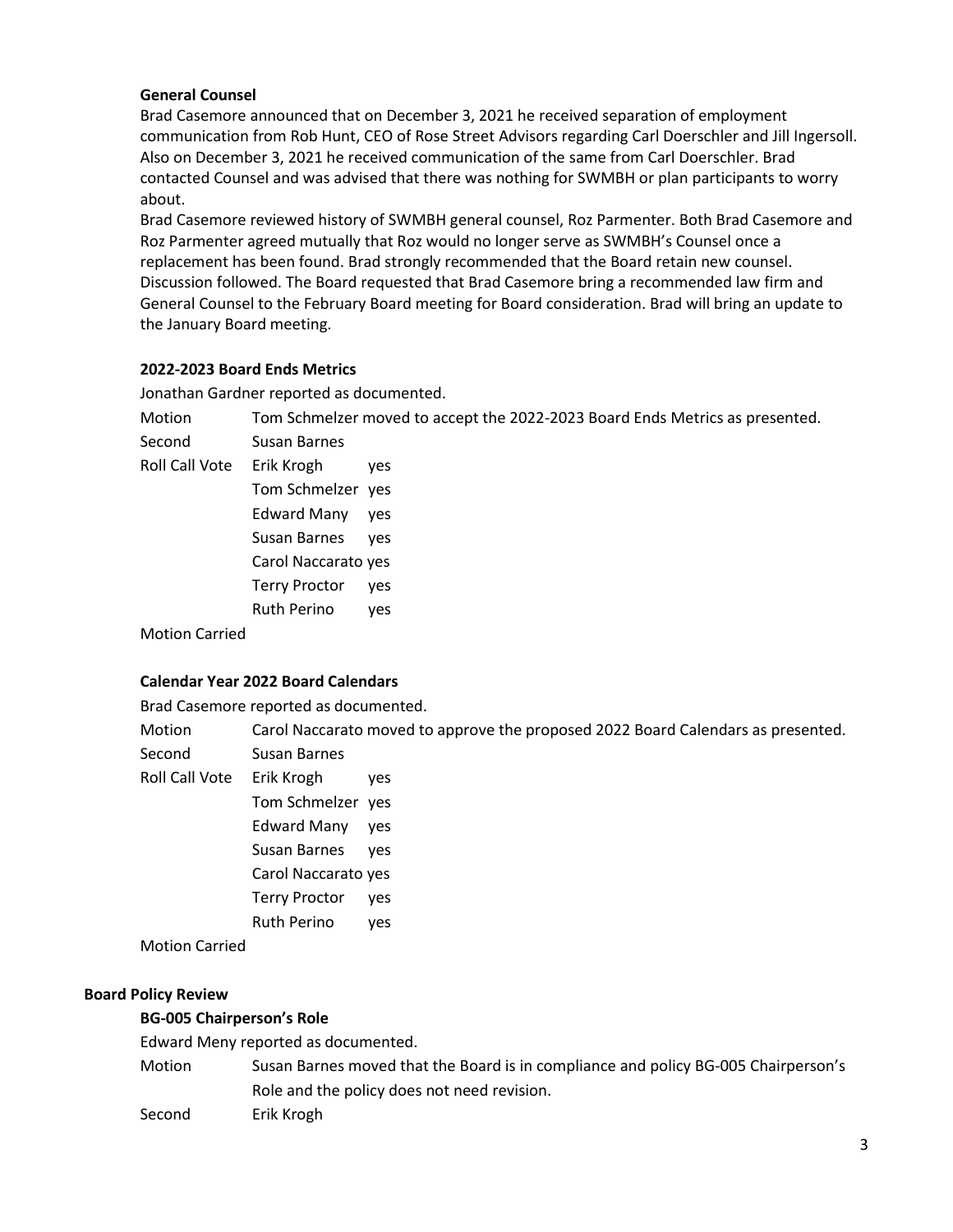Roll Call Vote Erik Krogh yes Tom Schmelzer yes Edward Many yes Susan Barnes yes Carol Naccarato yes Terry Proctor yes Ruth Perino yes

Motion Carried

#### **Executive Limitations Review**

# **BEL-003 Asset Protection**

This Policy review will be moved to the January Board meeting.

# **Board Education**

# **Fiscal Year 2021 Year to Date Financial Statements**

Tracy Dawson reported as documented.

# **Fiscal Year 2021 Contract Vendor Summary Report**

Tracy Dawson reported as documented.

#### **Fiscal Year 2021 Customer Services Report**

Brad Casemore stated that this report will be moved to the January Board meeting.

#### **Communication and Counsel to the Board**

#### **Michigan Consortium for Healthcare Excellence Annual Meeting**

Brad Casemore noted that the Michigan Consortium for Healthcare Excellence Annual Meeting **is**  January 6, 2022 at 12:00 noon and will be held virtually and that Michelle Jacobs will email the Board Members the invitation.

# **Community Mental Health Association of Michigan (CMHAM) Public Awareness and Advocacy Special Assessment**

Brad Casemore reported on the current efforts and advocacy of CMHAM and that SWMBH has made a \$5,000 dollar contribution to CMHAMs advocacy efforts.

#### **Vaccine Mandates**

Brad Casemore stated that he reviewed State and Federal vaccine mandates with Counsel and was advised that SWMBH is not subject to either current federal vaccine mandates.

# **Alena Lacey, New SWMBH Clinical Quality Director**

Alena Lacey introduced herself to the Board and shared her background, experience, and qualifications.

#### **January 14, 2022 SWMBH Board Agenda**

Brad Casemore noted the document in the packet for the Board's review.

Motion Terry Proctor moved to approve Board Chair, Edward Meny to cancel the January Board meeting if necessary. Board members agreed.

#### **Board Member Attendance Roster**